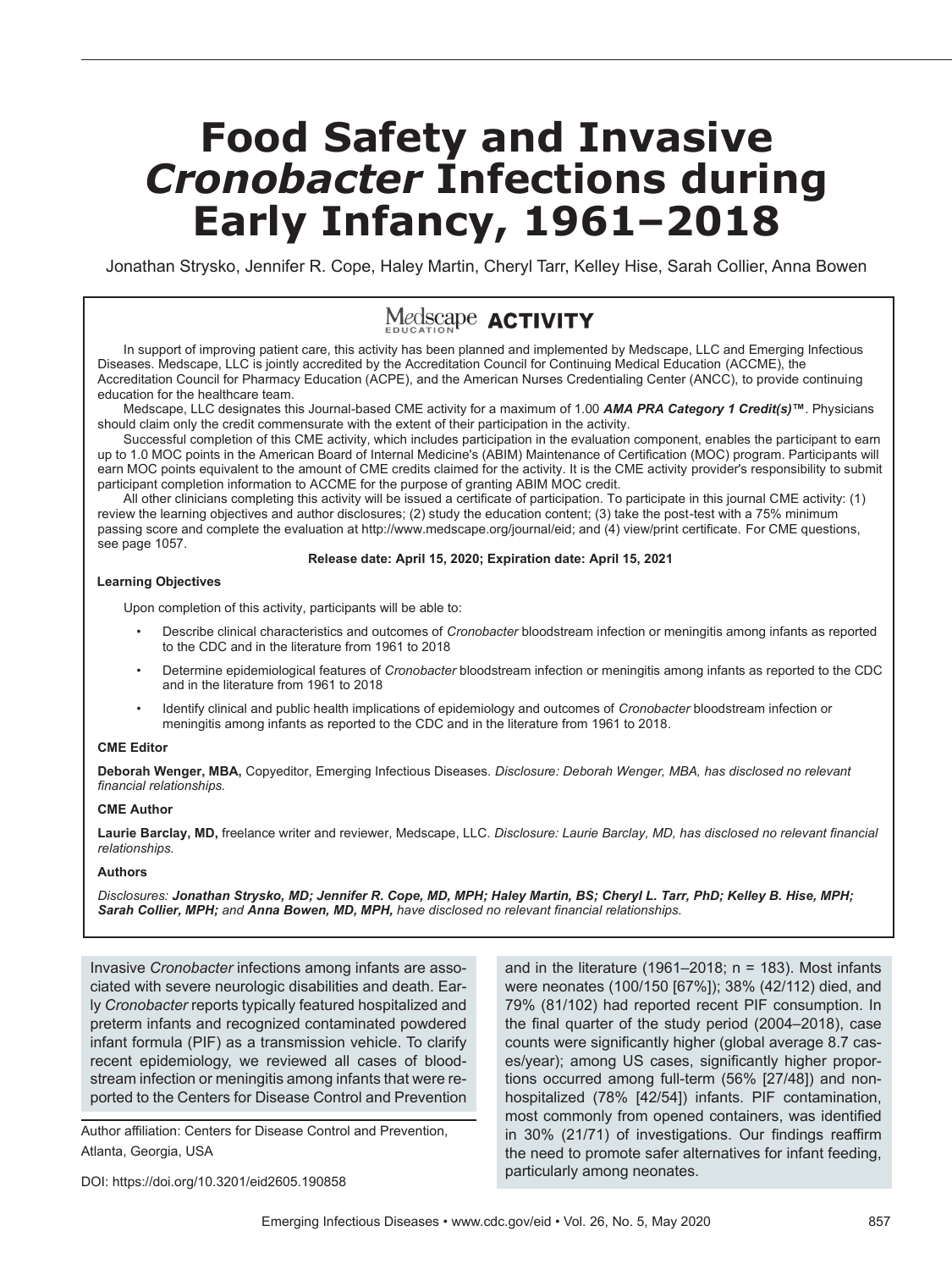*Cronobacter* species are gram-negative bacteria known to cause severe and often life-threatening infections in infants. Invasive *Cronobacter* infections in infants, including bloodstream infections and meningitis (most commonly caused by *C. sakazakii*), can result in neurologic disability, as well as death; reported case-fatality rates are as high as 40% (*1*). Beginning in 1961, reports of invasive *Cronobacter* infections historically described predominantly hospitalized and preterm infants (*2,3*). The identification of *Cronobacter* in association with several cases of necrotizing enterocolitis among infants reinforced its association with hospitalized infants born prematurely (*4*). However, previously healthy full-term infants are also known to become infected; infants born at more advanced gestational ages might be at greater risk than early preterm infants for having *Cronobacter* meningitis, as opposed to isolated bloodstream infection (*1*).

Because reporting is not mandatory in most countries (and in most of the United States), the true incidence of invasive infant *Cronobacter* infections is unknown. Estimates from laboratory-based surveillance in the United States suggest that ≈18 infant cases of invasive *Cronobacter* infection (0.49 cases/100,000 infants) occur annually (*5*). In 2008, the World Health Organization (WHO) reported the yearly incidence to be at least 0.14/100,000 infants in the Philippines and 1.76/100,000 infants in England and Wales, although these are thought to be underestimates (*6*).

*Cronobacter* spp. can withstand desiccation in dried foods like powdered infant formula (PIF) and are known to thrive in reconstituted formula (*7*). Linked to outbreaks among hospitalized neonates in the 1980s, contaminated PIF has been identified as the transmission vehicle in nearly all *Cronobacter* infections for which a source was found (*3*,*8–10*). The most recently identified US outbreak of *Cronobacter* infections linked to intrinsic contamination of a formula product (i.e., *Cronobacter* isolated from sealed formula containers) occurred in 2001 at a Tennessee hospital (*11*). That outbreak helped prompt the US Food and Drug Administration (FDA) in 2002 to discourage the use of PIF in neonatal intensive care settings unless there is no alternative available (*12*,*13*). For hospitalized neonates, FDA recommended ready-to-feed (RTF) liquid formula, which is considered sterile until opened. WHO issued broader recommendations aimed at preventing *Cronobacter* transmission through hygienic PIF reconstitution and storage practices, emphasizing the importance of hand hygiene and advising that caregivers reconstitute PIF with water heated to  $\geq 70^{\circ}$ C (14). In 2014, FDA issued quality control standards aimed at safer

PIF production, including requiring manufacturers to routinely test for *Salmonella* and *Cronobacter* before distribution (*15*).

In 2016, the US Centers for Disease Control and Prevention (CDC) reported a case of invasive *Cronobacter* infection linked to contaminated expressed human breast milk (EBM) and the associated breast pump (*16*). After that case, 2 additional EBM-associated cases were reported in the literature, including 1 in a full-term neonate (*17,18*). To characterize recent epidemiology in light of regulatory actions, enhanced surveillance and preventive efforts, and newly described modes of transmission, we analyzed all cases of invasive *Cronobacter* infection among infants that were reported to the CDC and documented in the literature.

#### **Methods**

We defined an invasive case as isolated bacteremia (*Cronobacter* isolated from blood) or meningitis (*Cronobacter* isolated from cerebrospinal or brain abscess fluid, with or without bacteremia) in an infant (<12 months of age). We excluded cases of isolated *Cronobacter* urinary tract infection and *Cronobacter-*associated necrotizing enterocolitis from this analysis. We searched for invasive cases reported since the first published reports (1961–2018) (*2*). The *Cronobacter* genus was formerly known as the single species *Enterobacter sakazakii*. Therefore, we used the subject heading terms "*Cronobacter*" or "*sakazakii*" in combination with "newborn," "infant," or "neonate" to conduct a literature search of the Medline, Embase, CINAHL, Scopus, and Cochrane Libraries and review associated bibliographies. In addition, we included previously unpublished cases from CDC case consultations, cases reported in the 2008 Food and Agriculture Organization of the United Nations (FAO) and WHO meeting notes summarizing the international call for data on *Cronobacter*, and the PubMLST database, an internet-based repository of bacterial isolate genetic sequences (*6,19*). PubMLST submission profiles occasionally report clinical and demographic information, which led to the identification of additional cases. We de-duplicated redundant cases reported in multiple data sources using information provided on patient age, location, and illness onset dates.

We used "community-onset cases" and "cases among non-hospitalized patients" interchangeably to signify that symptom onset occurred outside the hospital. We defined preterm birth as <37 weeks (early preterm, <32 weeks; late preterm, >32 to <37 weeks) and full-term birth as >37 weeks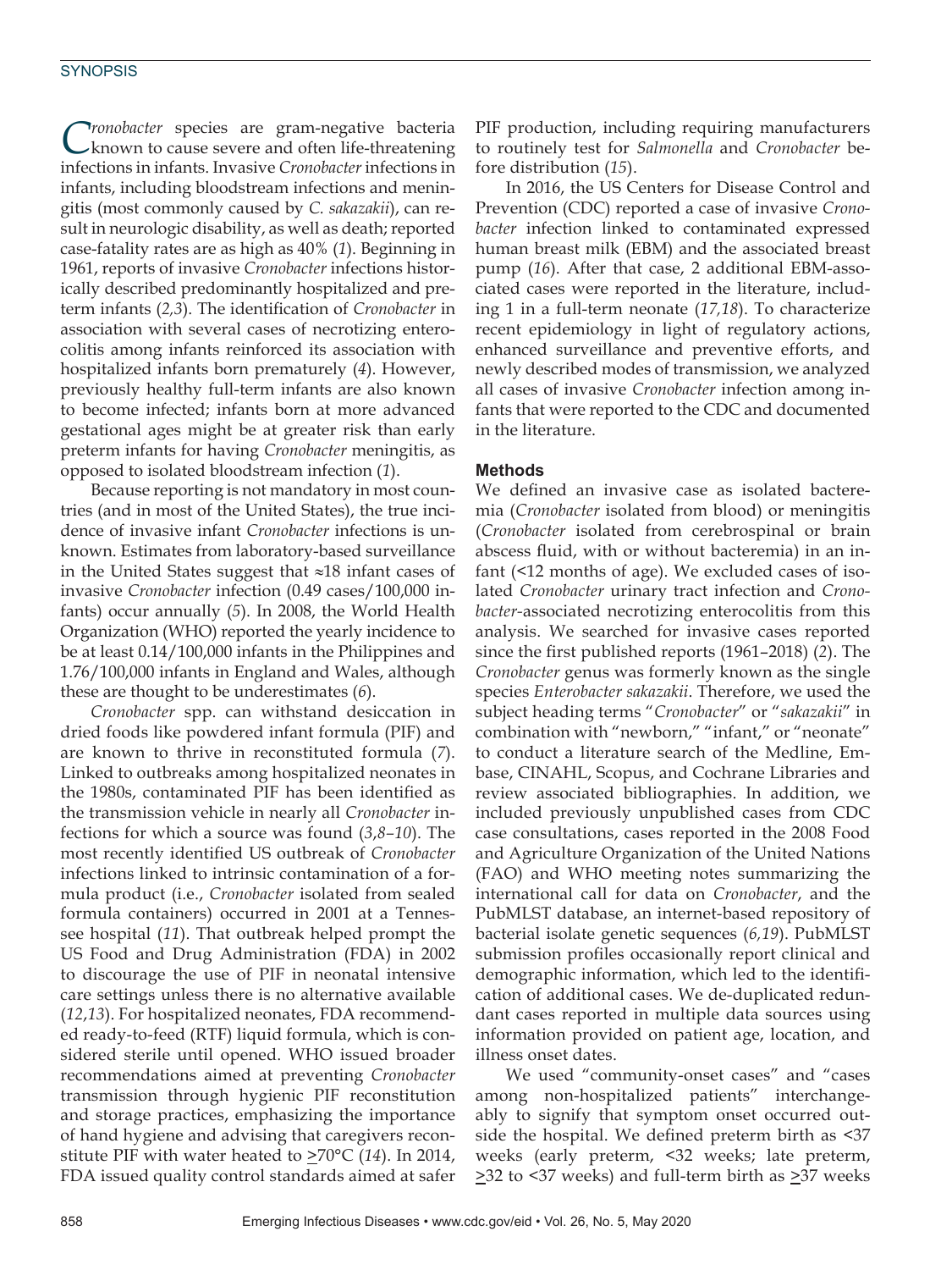estimated gestational age (EGA). We defined a neonate as an infant <28 days of age. For PIF, we used any commercially manufactured PIF product, including powdered human milk fortifier. (In the United States, powdered formulas, including follow-on formulas, are classified as PIF if they are intended for use among infants).

In addition to reviewing clinical information and feeding histories for each case, we reviewed results of available case investigations. Although there was no standard definition for food consumption in relation to disease onset across data sources, CDC's reporting convention included any consumption within 7 days before symptom onset. *Cronobacter* infections are not nationally notifiable in the United States, but state and local health departments encountering new *Cronobacter* cases may contact CDC to request clinical consultation and submit clinical isolates, food, and environmental samples for laboratory testing. When possible, FDA tests PIF or other products from sealed containers of the same lots fed to the infant to assess whether contamination occurred during production. CDC used pulsed-field gel electrophoresis (PFGE) to assess similarity between clinical, food, and environmental isolates using 2 restriction enzymes, *Xba*1 and *Spe*1. However, PFGE might have limited capacity to differentiate between genetically unrelated strains within the same clonal complex. In other investigations, whole-genome sequencing and multilocus sequencing typing has offered more precise determinations of genetic similarity.

We considered cases to be outbreak-associated if the clinical isolate's PFGE pattern was indistinguishable from that of another case (invasive, noninvasive, or colonized). Alternatively, cases could be designated as outbreak-associated if they were detected in proximity with other cases both temporally (within 6 months) and spatially (in the same home or hospital). Defining the reporting period as 1961–2018, we compared reporting rates during the final quarter (2004– 2018) with those during the preceding 3 quarters. We performed descriptive analysis using SAS software version 9.4 (https://www.sas.com), characterizing trends in annual reporting with negative-binomial regression, and comparing groups using  $χ²$ *t*-tests, and Wilcoxon signed-rank tests.

#### **Results**

We identified 183 unique infants who met the case definition: 66 described in the literature, 61 from CDC case consultations, 53 from the WHO/FAO report, and 3 from PubMLST. Cases were reported from 24 countries across 6 continents (Table 1; Appendix

**Table 1.** Numbers of reported invasive *Cronobacter* infections among infants, by country, 1961–2018

|                                                                  | No. cases reported,                             |                         |  |  |  |  |
|------------------------------------------------------------------|-------------------------------------------------|-------------------------|--|--|--|--|
| Country                                                          | $n = 183$                                       | Appendix reference*     |  |  |  |  |
| Argentina                                                        | 3                                               | (16)                    |  |  |  |  |
| Australia                                                        | 1                                               | (10)                    |  |  |  |  |
| Belgium                                                          | $\overline{c}$                                  | (3, 14)                 |  |  |  |  |
| Brazil                                                           | 8                                               | $(11, 17 - 19)$         |  |  |  |  |
| Canada                                                           | $\begin{array}{c} 3 \\ 3 \\ 1 \end{array}$      | $(20 - 22)$             |  |  |  |  |
| China                                                            |                                                 | (23, 24)                |  |  |  |  |
| Denmark                                                          |                                                 | (25)                    |  |  |  |  |
| France                                                           | 5                                               | (4, 15, 26)             |  |  |  |  |
| Germany                                                          | 1                                               | (27)                    |  |  |  |  |
| Greece                                                           | 1                                               | (28)                    |  |  |  |  |
| Iceland                                                          | $\begin{array}{c} 3 \\ 2 \\ 4 \\ 2 \end{array}$ | (6)                     |  |  |  |  |
| India                                                            |                                                 | (29)                    |  |  |  |  |
| Israel                                                           |                                                 | (12)                    |  |  |  |  |
| Japan                                                            |                                                 | (4, 13)                 |  |  |  |  |
| Kenya                                                            | $\mathbf{1}$                                    | (30)                    |  |  |  |  |
| Netherlands                                                      | 8                                               | (2)                     |  |  |  |  |
| New Zealand                                                      | 1                                               | (31)                    |  |  |  |  |
| Philippines                                                      | 16                                              | (4)                     |  |  |  |  |
| Portugal                                                         | 1                                               | (32)                    |  |  |  |  |
| Romania                                                          |                                                 | (33)                    |  |  |  |  |
| Spain                                                            |                                                 | (34)                    |  |  |  |  |
| Switzerland                                                      | 1                                               | (35)                    |  |  |  |  |
| United Kingdom                                                   | 35                                              | (1,4)                   |  |  |  |  |
| <b>United States</b>                                             | 79                                              | $(5, 7, 8, 9, 36 - 48)$ |  |  |  |  |
| *A full list of reviewed manuscripts is provided in the Appendix |                                                 |                         |  |  |  |  |
| (https://wwwnc.cdc.gov/EID/article/26/5/19-0858-App1.pdf).       |                                                 |                         |  |  |  |  |

(https://wwwnc.cdc.gov/EID/article/26/5/19- 0858-App1.pdf). Global annual reporting was significantly higher during the final quarter of the study period, increasing from a mean of 1.2 cases/year before 2004 to 8.7 cases/year from 2004 on  $(p<0.01)$ . More than two thirds (130/183) of the cases were reported in the final quarter, when the proportion of outbreakassociated cases was significantly lower both in the United States and internationally (Table 2).

Among 79 US cases, most (61 [77%]) were reported to CDC; 15 cases were described in the literature only, most (13 [87%]) published before 2004. The proportion of cases among nonhospitalized US infants increased significantly, from 44% (8/18) before 2004 to 78% (42/54) of cases for 2004–2018 (p*<*0.01 by  $\chi^2$  test) (Figure). The proportion of cases reported among full-term US infants was also higher during this period; 22% (4/18) before 2004, compared with 56% (27/48) for 2004–2018 (p *=* 0.01 by χ<sup>2</sup> test) (Table 2). In contrast, outside the United States, a minority of cases occurred among nonhospitalized [15% (7/47)] or full-term [31% (11/47)] infants.

#### **Clinical Characteristics and Outcomes**

Overall, 116 (63%) infants had meningitis and 67 (37%) had isolated bacteremia. Compared with patients with isolated *Cronobacter* bacteremia, patients with *Cronobacter* meningitis were significantly more likely to have experienced onset outside the hospital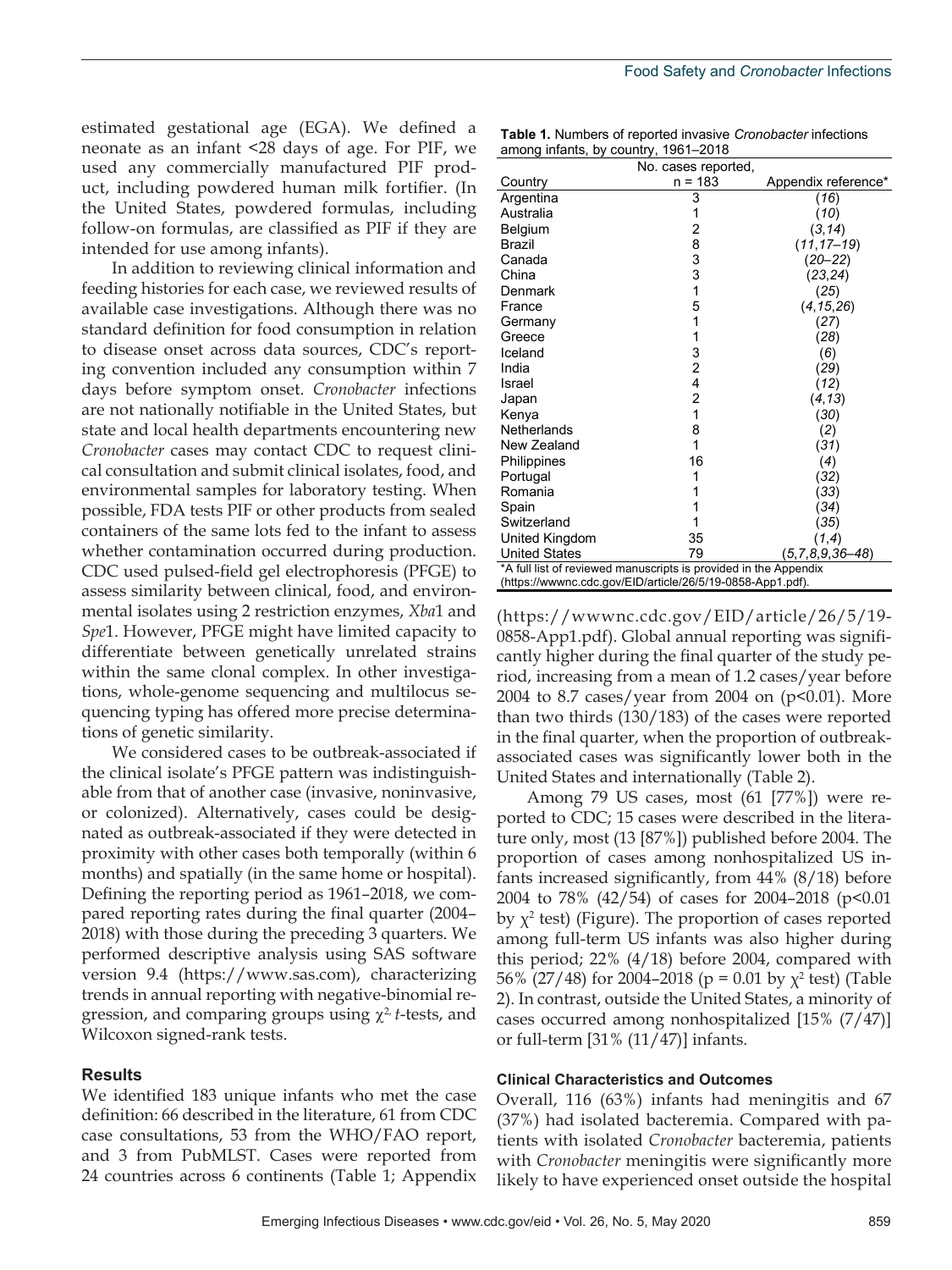|                                                                                                                                                       |              | and reporting period, $1501-2010$ |               |                  |                      |                   |                              |  |  |
|-------------------------------------------------------------------------------------------------------------------------------------------------------|--------------|-----------------------------------|---------------|------------------|----------------------|-------------------|------------------------------|--|--|
|                                                                                                                                                       |              |                                   | Syndrome type |                  | <b>United States</b> |                   | <b>Outside United States</b> |  |  |
|                                                                                                                                                       |              |                                   |               | 1st–3rd          |                      | 1st–3rd           |                              |  |  |
|                                                                                                                                                       |              |                                   |               | quarters,        | 4th quarter,         | quarters,         | 4th quarter,                 |  |  |
| Characteristic*                                                                                                                                       | Overall      | Bacteremia                        | Meningitis    | 1961-2003        | 2004-2018            | 1961–2003         | 2004-2018                    |  |  |
| Sex                                                                                                                                                   |              |                                   |               |                  |                      |                   |                              |  |  |
|                                                                                                                                                       | 50/103 (49)  | 20/35 (57)                        | 30/68 (44)    | 7/17 (44)        | 24/49 (49)           | 9/19(53)          | 9/18(50)                     |  |  |
| м                                                                                                                                                     | 53/103 (51)  | 15/35 (43)                        | 38/68 (56)    | 10/17 (56)       | 25/49 (51)           | 10/19 (47)        | 9/18(50)                     |  |  |
| Cesarean delivery                                                                                                                                     | 33/58 (57)   | 13/19 (68)                        | 20/39 (51)    | 2/5(40)          | 20/24 (48)           | 7/10 (70)         | 0/1(100)                     |  |  |
| <b>Died</b>                                                                                                                                           | 42/112 (38)  | 13/46 (28)                        | 29/66 (44)    | 4/21 (19)        | 9/42(21)             | 14/27 (52)        | 14/21 (67)                   |  |  |
| Neonatal onset                                                                                                                                        | 100/150 (67) | 36/55 (65)                        | 64/95 (67)    | 16/24 (67)       | 40/55 (73)           | 19/20 (95)        | 16/20 (80)                   |  |  |
| Median onset age, d                                                                                                                                   | $13(7-28)$   | $17(9-33)$                        | $11(6-22)$    | $20(10-35)$      | 16.5 (11-30)         | $5(4-14)$         | $11.5(5 - 60)$               |  |  |
| Median EGA, wks                                                                                                                                       | 36 (31–40)   | $31(27 - 39)$                     | 36 (32.2–39)  | $32(30-36)$      | 37 (32.2-39)         | 37 (32–40)        | 31 (27.7–40)                 |  |  |
| Median birthweight, g                                                                                                                                 | 2,155        | 1,626                             | 2,514         | 1,475            | 2,594                | 2,277             | 1,570                        |  |  |
|                                                                                                                                                       | $(1,400 -$   | $(1,044-$                         | (1,843–       | $(900 - 2, 477)$ | $(1, 815 - 3, 118)$  | $(1,545 - 2,775)$ | $(1,269 - 1,980)$            |  |  |
|                                                                                                                                                       | 2,948        | 2,845)                            | 2,989)        |                  |                      |                   |                              |  |  |
| Community onset                                                                                                                                       | 57/119 (48)  | 32/48 (67)                        | 41/71 (58)    | 8/18(44)         | 42/54 (77)           | 2/25(8)           | 5/22(23)                     |  |  |
| Full-term birth                                                                                                                                       | 41/100 (41)  | 11/33 (33)                        | 30/67 (45)    | 4/18(22)         | 27/48 (57)           | 10/20(50)         | 1/15(7)                      |  |  |
| Late preterm birth                                                                                                                                    | 29/100 (29)  | 4/33(12)                          | 25/67 (37)    | 5/18(27)         | 13/48 (27)           | 6/20(30)          | 6/15(40)                     |  |  |
| Early preterm birth                                                                                                                                   | 30/100 (30)  | 18/33 (55)                        | 12/66 (18)    | 9/18(50)         | 9/48(19)             | 4/20(20)          | 8/15(53)                     |  |  |
| Outbreak-associated                                                                                                                                   | 33/125 (26)  | 11/47(23)                         | 22/78(28)     | 4/21 (19)        | 2/53(4)              | 20/29 (69)        | 7/22 (32)                    |  |  |
| *Values are no (%) or median (interguatile range). Neonatal onset defined as <28 d after birth: full-term birth was >37 weeks EGA: late preterm birth |              |                                   |               |                  |                      |                   |                              |  |  |

**Table 2.** Characteristics of 183 infants with invasive *Cronobacter* infection, overall and by clinical syndrome type, geographic location,  $\alpha$ riod 1061–2018<sup>\*</sup>

\*Values are no. (%) or median (interquartile range). Neonatal onset defined as <28 d after birth; full-term birth was ≥37 weeks EGA; late preterm birth, 32–37 weeks EGA; early preterm birth, <32 weeks EGA. Outbreak-associated was defined as a clinical isolate's pulsed-field gel electrophoresis pattern indistinguishable from that of another case (invasive, noninvasive, or colonized) or if detected in proximity with other cases both temporally (within 6 mo) and spatially (in the same home or hospital). Bold type indicates statistical significance (p<0.05) between reporting periods or syndrome types. EGA, estimated gestational age.

(58% [41/71] vs. 33% [16/48]; p<0.01) and were typically born closer to term (median 36 weeks EGA vs. 31 weeks EGA;  $p = 0.01$ ) (Table 2). The median EGA of patients overall was 36 (IQR 31–40) weeks. Nearly all infants (95% [140/148]) became ill within the first 2 months after birth, 67% (100/150) in the neonatal period; median age at symptom onset was 13 (IQR 7–28) days.

Immunocompromising conditions other than prematurity were reported in only 1 patient, a 10-monthold infant with severe combined immunodeficiency. Concurrent conditions (other than common prematurity-related complications) were also infrequently reported but included gastrointestinal anomalies (n = 4 [2%]), congenital heart disease ( $n = 3$  [2%]), and a neural tube defect  $(n = 1)$ . Medical interventions before illness onset included enteral tube feeding (n = 16 [9%]), mechanical ventilation ( $n = 10$  [5%]), and recent antimicrobial drug therapy ( $n = 9$  [5%]).

Case-fatality overall was 38% (42/112) and did not change significantly over time (Table 2). Among survivors, complications included cerebral abscess or infarction (27% [18/67]) and hydrocephalus (16% [11/67]).

#### **Feeding Practices and Case Investigations**

Feeding histories were described for 102 infants. Eighty-one (79%) reported recent consumption of PIF, with or without other supplemental feeding types, and 48 (47%) consumed PIF exclusively. Exclusive consumption of liquid infant formula was reported in 4 cases. Among 10 infants reported to consume only breastmilk in the 7 days before symptom onset, 5 received expressed breastmilk; reports did not clarify whether the breastmilk was expressed in the remaining 5 cases.

Source investigations were conducted for 71 (39%) cases. At least one contaminated environmental or food isolate was identified for 31 (44%) of these cases, and PIF contamination was identified in 30% (21/71) of investigations. Among 17 cases outside of the United States that had source investigations conducted, 14 (82%) had a transmission vehicle identified; 11 (79%) cases were linked to contaminated PIF (6 from sealed containers, 5 from opened containers), 2 (14%) with blenders used to mix PIF, and 1 (7%) with contaminated EBM/breast pump (*4,9,17,20–25*).

Among 54 CDC-supported source investigations,  $\geq 1$  contaminated environmental or food isolate was identified for 17 (32%) investigations, each linked to a single case (Table 3). *Cronobacter* was isolated from 10 (22%) of the 46 opened PIF containers tested; 5 (50%) of these isolates were obtained during 2004–2018. CDC identified *Cronobacter* from opened PIF containers in 4 additional instances during 2004–2018; of these, 3 were associated with noninvasive cases and 1 was associated with a noninfant. All 4 PFGE patterns were indistinguishable from corresponding clinical isolates. FDA did not identify contaminated PIF from lot-matched sealed containers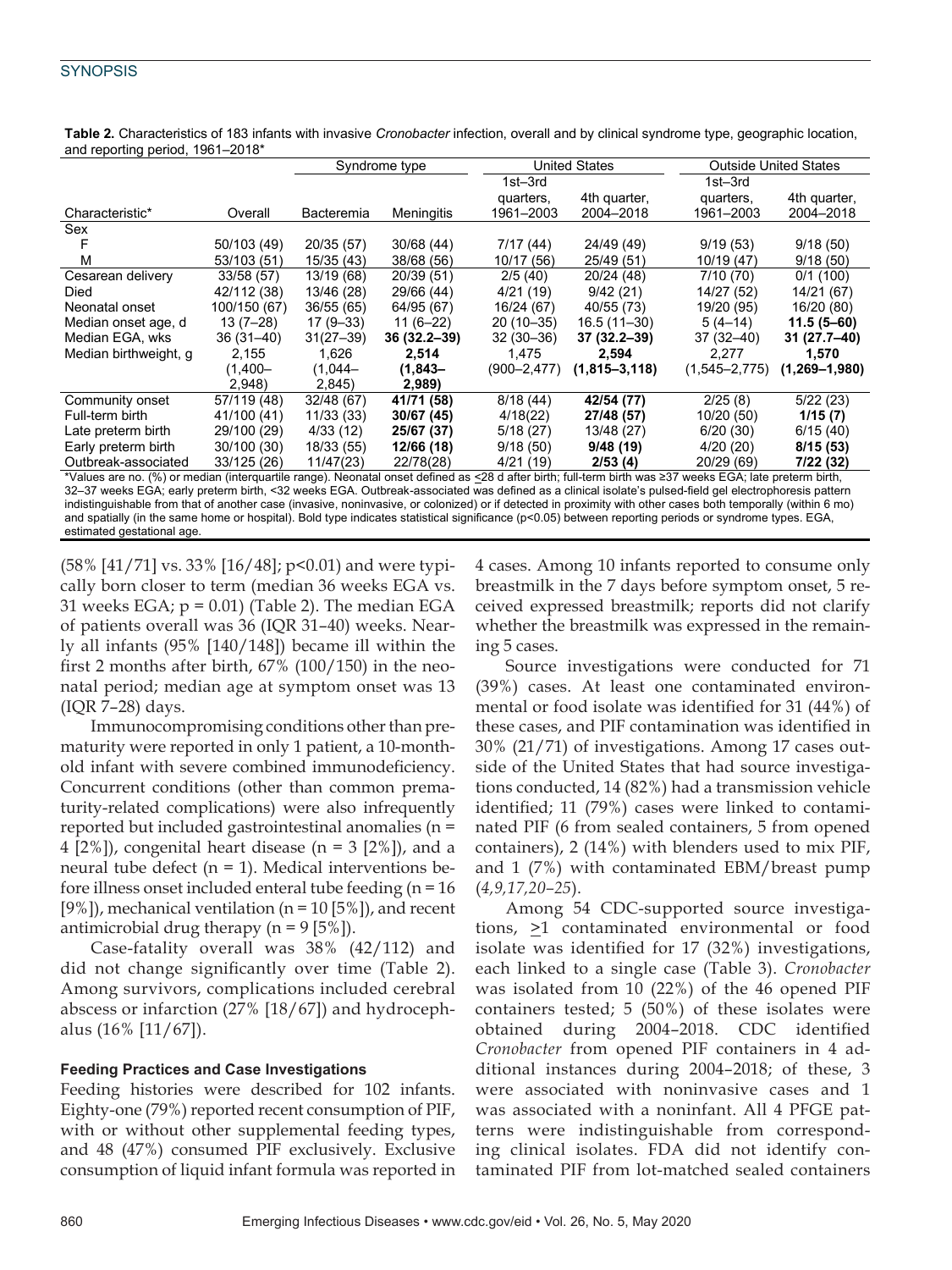associated with clinical cases during 2001–2018; however, testing was not performed for all cases.

PIF preparation practices were recorded for only 4 cases in which *Cronobacter* was isolated from an opened PIF container. All caregivers reported proper hand hygiene; none reported reconstituting PIF using the WHO-recommended method of heating water to  $\geq$ 70°C. In addition, evidence of environmental contamination was found during investigations of 6 cases: sink surfaces ( $n = 4$ ), a bottle nipple ( $n = 1$ ), and a pacifier (n = 1). Two cases involved contaminated EBM/breast pumps, and 2 cases involved contaminated bottled water used to reconstitute PIF. Among *Cronobacter* isolates identified from contaminated food or environmental samples, PFGE patterns were indistinguishable from corresponding clinical isolates 81% (13/16) of the time.

#### **Discussion**

Our findings provide continued evidence that invasive *Cronobacter* infections disproportionately affect infants in the neonatal period and are associated with high mortality. Early *Cronobacter* reports often featured hospitalized and preterm infants, but our findings suggest a rising majority of cases occurring among nonhospitalized and full-term infants in the United States. Contaminated PIF from opened containers is the most commonly identified transmission vehicle.

Reports of invasive infant *Cronobacter* infections appear to have increased globally, despite the lack of mandatory reporting. It is unclear whether the true incidence increased; this reporting increase might be

because of more precise microbiologic identification, increased interest following publicized outbreaks and the WHO call for cases, and greater awareness about the larger public health implications (*6,26*). In addition, there was no name for *Cronobacter* spp. during the first quarter of reporting; early isolates were identified as *Cronobacter* spp. retrospectively. *Enterobacter sakazakii* was named as a species in 1980, and *Cronobacter* was proposed as a genus in 2007 (*27*). It is possible that the evolving nomenclature and identification methods may have resulted in both missed cases and inclusion of infections misclassified as *Cronobacter.*

*Cronobacter* reports outside the United States still predominantly feature hospitalized and preterm infants, whereas recent cases reported within the United States reflect higher proportions of cases among full-term, nonhospitalized infants. The reasons for these differences are likely multifactorial. Because we relied on published reports for cases among infants outside the United States, the characteristics of this group could have been influenced by a publishing bias; patients cared for in academic settings with advanced care capability might be the most likely to be detected and reported in the literature. In addition, outbreaks are more likely to be detected when cases occur in proximity, such as in neonatal intensive care units where most infants are preterm; although proportions of outbreak-associated cases declined globally in the final quarter, nearly one third of cases outside the United States were known to be associated with an outbreak (as opposed to 4% of US cases during that period). Likewise, the significant rise in cases among US full-term and nonhospitalized infants might be an



**Figure.** Reported invasive *Cronobacter* infections among infants, United States, 1979–2018, by location of patient at the time of symptom onset (n = 79). (The first case of invasive infant *Cronobacter* infection in the United States was reported in 1979 [*13–15*].)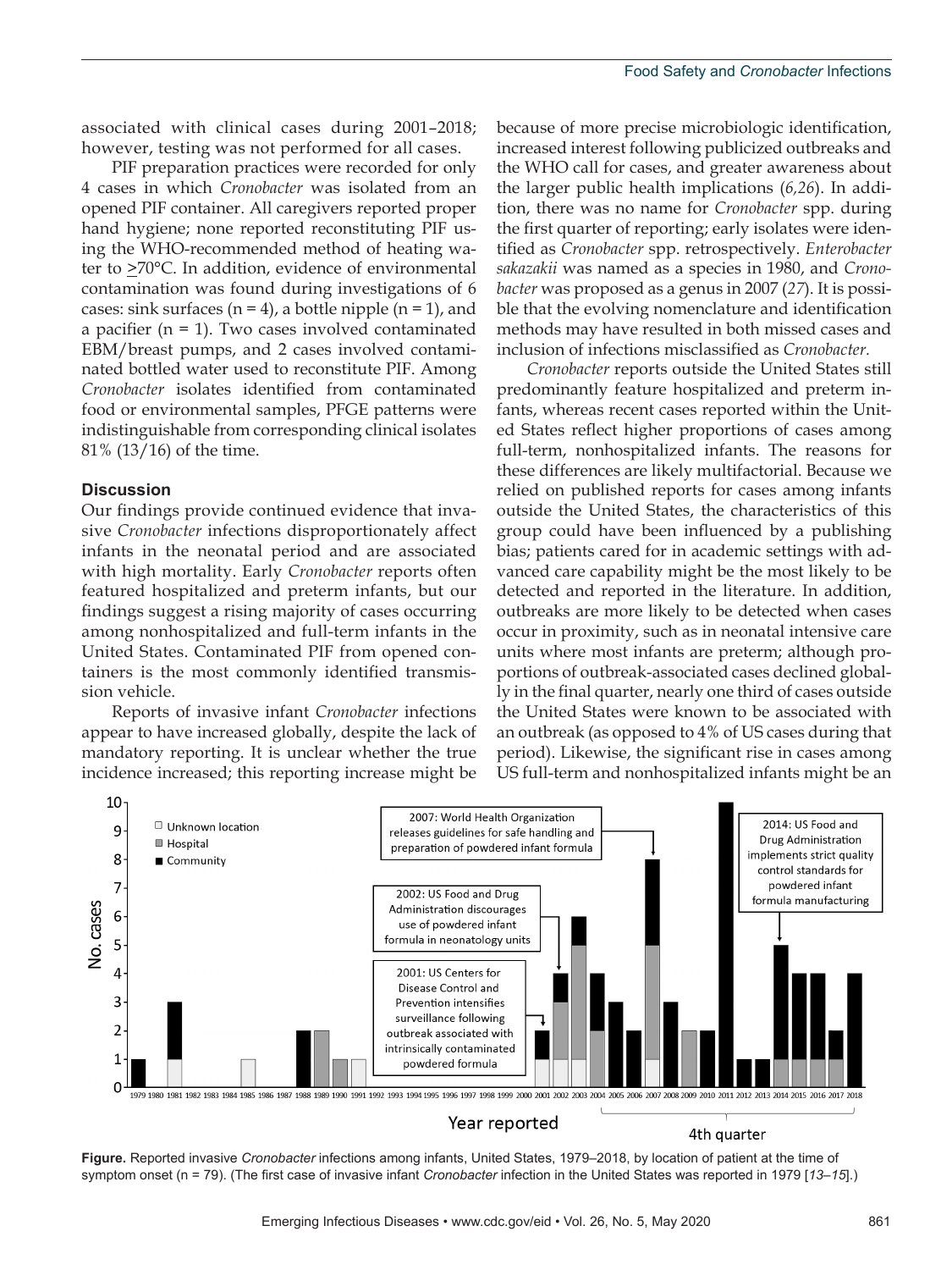|                                                      |                    | Sample yielded | Sample isolate<br>indistinguishable from |  |  |  |
|------------------------------------------------------|--------------------|----------------|------------------------------------------|--|--|--|
| Sample type                                          | Sample type tested | Cronobacter    | clinical isolate+                        |  |  |  |
| PIF from opened containers                           | 46/52 (87)         | 10/46 (22) ±   | 6/7(86)                                  |  |  |  |
| Breast pump collection kit/pump-expressed breastmilk | 5/52(9)            | 2/5(40)        | 1/2(50)                                  |  |  |  |
| Water from opened bottle                             | 16/52 (27)         | 2/16(13)       | 1/1(100)                                 |  |  |  |
| Environmental surfaces                               | 17/52 (31)         | $6/17(35)$ §   | 4/6(67)                                  |  |  |  |
| $\mathcal{L}$                                        |                    |                |                                          |  |  |  |

**Table 3.** Results of investigations supported by the Centers for Disease Control and Prevention for 54 cases of invasive *Cronobacter* infections among infants, United States, 1989–2018\*

\*Values are no. positive/no. tested (%). Results from first source investigation in the United States was reported in 1989 (*8*).

†Comparison made using pulsed-field gel electrophoresis.

‡*Cronobacter* contamination was identified in powdered infant formula during investigations conducted during 1989–2017.

§Of 6 cases that yielded an isolate from an environmental surface, 4 were from kitchen sink surfaces, 1 from a pacifier, and 1 from a bottle nipple.

artifact of surveillance changes during the period we examined; starting in 2001, CDC called for cases to be voluntarily reported in the United States, which likely contributed to higher proportions of sporadic cases being reported. Differential changes in risk exposure might also contribute to higher proportions of cases among full-term infants. In the United States, the 2002 FDA recommendation discouraging the use of PIF among hospitalized infants has likely helped prevent some cases among hospitalized and preterm infants; however, PIF continues to be used in neonatology units throughout much of the world (*20*).

High-risk groups for invasive *Cronobacter* infection include infants <2 months of age and infants born prematurely (even as reports of cases among full-term infants in the United States are becoming more common). Other clinical risk factors, however, are not straightforward. Immunocompromising and other concurrent conditions other than prematurity were not frequently reported and are not thought to be major drivers of disease acquisition in infants; reports of medical devices/interventions were also not common. Like previous reports, this analysis found *Cronobacter* meningitis was more common in full-term and late preterm infants, whereas *Cronobacter* bacteremia was more common in early preterm infants (*1*). The reason for this difference is unclear; however, timely initiation of empiric antimicrobial drug treatment among inpatients undergoing clinical monitoring could prevent invasion of bacteria beyond the blood–brain barrier (*7*).

PIF consumption was reported in most cases, and PIF from opened containers is the most commonly identified transmission vehicle. Even with small amounts of the remaining product available for testing, 10 (22%) PIF containers yielded *Cronobacter* during US investigations. More than half of these *Cronobacter*-contaminated containers were identified during the final quarter of the analytic period, as recently as 2017. CDC also identified *Cronobacter*-contaminated PIF from opened containers being used to feed 4 additional noninfant children or infants with noninvasive infections during 2004–2018, which were not included in this analysis (CDC, unpub. data). Finding *Cronobacter* in opened PIF containers does not prove that the PIF was intrinsically contaminated, as opposed to being contaminated after the container was opened; aside from the 2001 outbreak in a Tennessee hospital, FDA did not identify contaminated PIF from lot-matched sealed containers during this time period. Still, *Cronobacter* contamination during manufacturing remains a possibility; heterogeneous contamination might not be detected through even the most sensitive sampling schemes conducted by FDA and manufacturers (*27*).

Because PIF remains the most commonly identified transmission vehicle, prevention efforts should focus on minimizing the risk of PIF contamination through regulatory, engineering, and behavioral efforts, and promoting safer alternatives to PIF, particularly among infants 0–2 months of age. First, sustained focus is needed on identifying and maintaining effective quality control measures during PIF manufacturing. In keeping with regulatory standards, heat-labile nutrients are added to PIF after pasteurization, making it vulnerable to contamination during production, particularly with organisms like *Cronobacter*, which can persist for long periods in dry environments (*28*). The implementation of FDA's 2014 quality control standards for safer PIF production was a crucial step toward preventing the distribution of intrinsically contaminated PIF. However, recent outbreaks of infant salmonellosis linked to contaminated PIF produced in Spain in 2010 and France in 2017 highlight the ongoing risk for PIF contamination occurring during production and the value of environmental monitoring for potential contamination (*29,30*).

Even if contamination does not occur during production, PIF can easily become contaminated once containers are opened and exposed to the environment. Although vigilant adherence to best hand-hygiene practices is necessary when preparing, handling, and storing PIF, engineering solutions, which remain a cornerstone of public health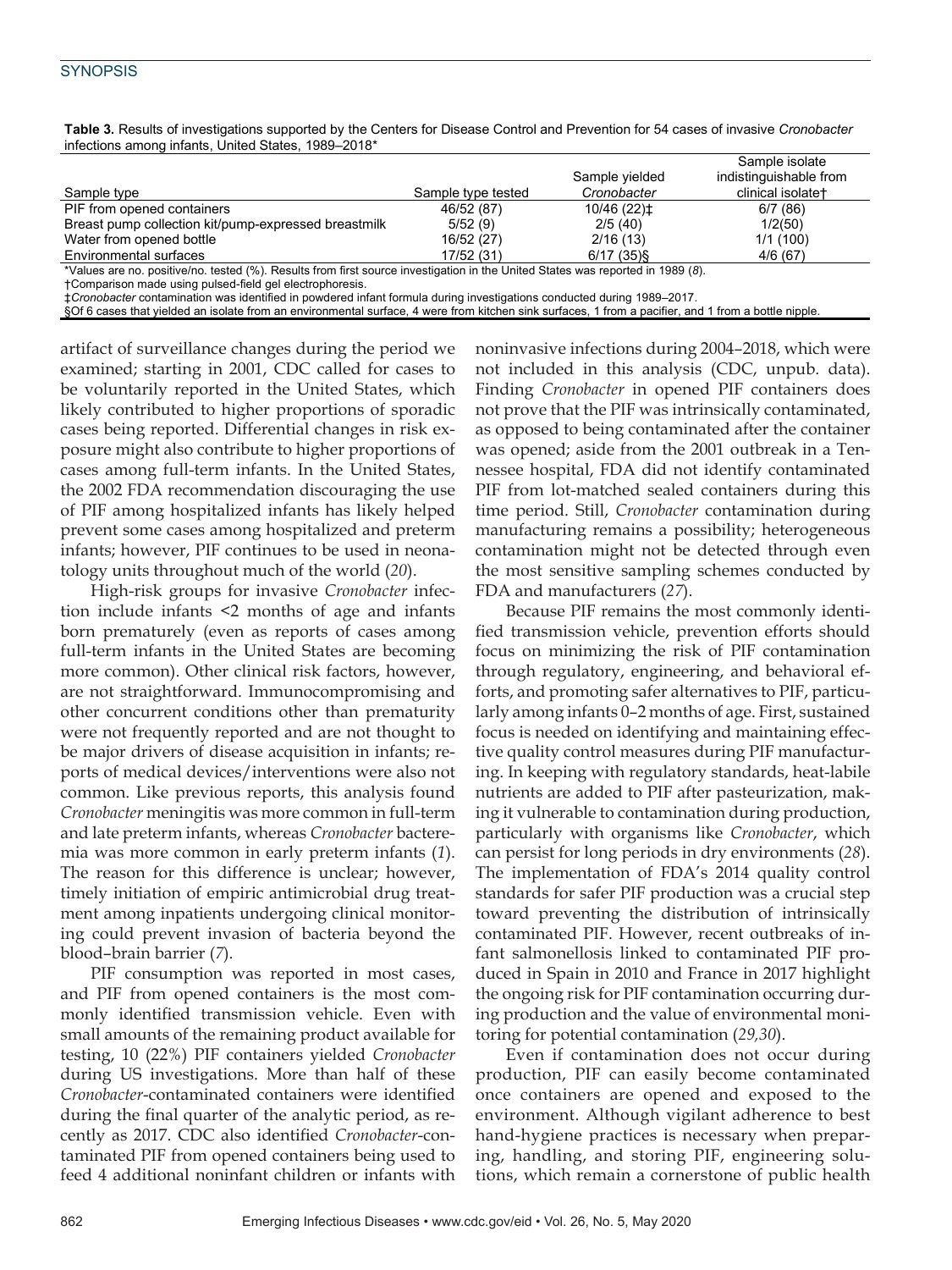preventive efforts, are also needed. Redesigning PIF packaging with the aim of minimizing environmental exposure and contact with contaminated surfaces could help prevent transmission of *Cronobacter* and other pathogens (*31*).

Healthcare providers, lactation consultants, and nutritionists play vital roles in supporting and educating caregivers about the risks of PIF contamination (*32*). They can help communicate that PIF is not a sterile product, while providing education and support for caregivers who choose to use PIF. The 2007 WHO recommendations to reconstitute PIF with water heated to  $\geq 70^{\circ}$ C should reduce pathogen load in reconstituted PIF, but these recommendations have not been universally adopted because of concerns about the potential effect on heat-sensitive nutritional components (including probiotics), impracticality, and burn risks (*12*). One report also suggested that the WHO-recommended method might not effectively kill all strains of *Cronobacter* (*33*). With these concerns in mind, promotion of safer alternatives to PIF, particularly for infants in the neonatal period, is needed.

Safer alternatives to PIF include direct breastfeeding, feeding with breastmilk that has been expressed safely, and feeding with liquid formula that has been safely handled and stored. Although the number of *Cronobacter* cases among infants who consumed PIF far outnumbered those among infants who exclusively received breastmilk, emerging reports of cases linked to contaminated EBM raise concern about hygiene practices during expression and handling of breastmilk. Comprehensive support can help caregivers to adhere to best practices. CDC offers guidance for proper breast pump hygiene, advising caregivers to wash hands thoroughly before handling pump equipment and to take apart and clean breast pump kits in the dishwasher or by hand with soap and water with a dedicated basin and brush after every use; air dry them on a clean surface in a protected area; and sanitize them at least daily by boiling, steaming, or using a dishwasher's sanitize cycle.

The associated costs and required system supports should be taken into account when weighing the costs and benefits of PIF and PIF alternatives. RTF formula is more expensive than PIF; 2012 comparisons estimated that milk-based RTF formula cost US \$0.84 (29%) more per day than milk-based PIF (*12*). Increased support for parental leave and onsite lactation facilities at places of employment will also make direct breastfeeding and safe breastmilk expression easier during critical exposure periods for *Cronobacter* and other infant illnesses.

The cases in which no source/vehicle was identified, as well as the cases occurring among infants who did not consume PIF or EBM, suggest that alternate modes of transmission are possible. Vertical transmission, although theoretically possible, is probably rare; only 4 patients experienced symptom onset in the first 48 hours after birth. *C. malonaticus* has been isolated from a breast abscess, but transmission during direct breastfeeding has never been reported (*34*). Contaminated environmental specimens suggest that fomite transmission could also occur, although the source of the contamination is unclear. Two cases involving *Cronobacter*-contaminated water (Table 3) highlight that even bottled and previously boiled water used to reconstitute PIF could become contaminated once opened and exposed to the environment, particularly if it does not contain residual chlorine.

This study has limitations. The changes in surveillance we describe might have affected the trend analyses, and because reporting *Cronobacter* cases is largely not mandatory, the analysis might have been influenced by a severity bias. Additional limitations include incomplete reporting of clinical characteristics, laboratory confirmation, feeding histories, and long-term outcomes. In some cases, clinical isolates were discarded before a public health laboratory could confirm the diagnosis. Other cases might have been excluded or the clinical syndrome misclassified if cultures were taken after initiation of antimicrobial drug therapy. Limitations of case investigations include that many food and environmental specimens were unavailable at the time of the investigation. Finally, the *Cronobacter* isolates included in this analysis were compared using PFGE, which might have limited capacity to differentiate between genetically unrelated strains within the same clonal complex. In other investigations, whole-genome sequencing and multilocus sequencing typing have offered more precise determinations of genetic similarity (*35*).

Considering the potential for severe outcomes and far-reaching policy implications, jurisdictions may consider making invasive *Cronobacter* infections among infants a reportable condition. Mandatory reporting with standardized reporting procedures would help better characterize incidence, elucidate risk factors, promptly detect outbreaks, and inform prevention measures. We encourage public health officials to contact CDC when investigating invasive *Cronobacter* cases in infants.

#### **Acknowledgments**

We thank Judith Noble-Wang, Heather Moulton-Meissner, Molly Freeman, Michelle Gleason, Elisa Elliot, and Susan Lance.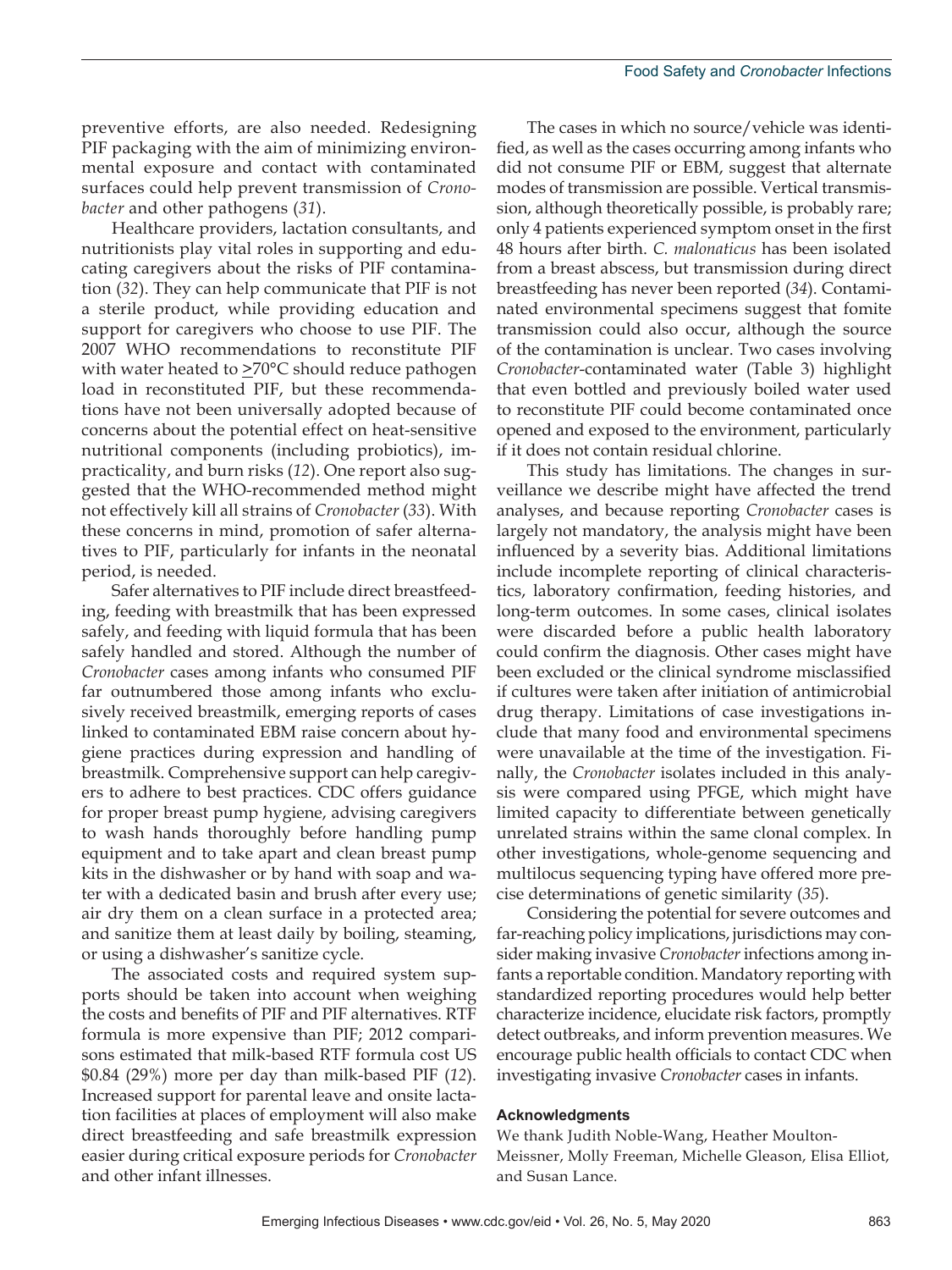#### **About the Author**

Dr. Strysko is an Epidemic Intelligence Service officer in the Waterborne Disease Prevention Branch, Division of Foodborne, Waterborne, and Environmental Diseases, National Center for Emerging and Zoonotic Infectious Diseases, CDC, Atlanta, Georgia, USA. His primary research interests are neonatal infections and waterborne diseases.

#### **References**

- 1. Bowen AB, Braden CR. Invasive *Enterobacter sakazakii* disease in infants*.* Emerg Infect Dis. 2006;12:1185–9. https://doi.org/ 10.3201/eid1208.051509
- 2. Urmenyi AM, Franklin AW. Neonatal death from pigmented coliform infection. Lancet. 1961;1:313–5. https://doi.org/10.1016/S0140-6736(61)91481-7
- 3. Muytjens HL, Zanen HC, Sonderkamp HJ, Kollée LA, Wachsmuth IK, Farmer JJ III. Analysis of eight cases of neonatal meningitis and sepsis due to *Enterobacter sakazakii.* J Clin Microbiol. 1983;18:115–20. https://doi.org/10.1128/ JCM.18.1.115-120.1983
- 4. van Acker J, de Smet F, Muyldermans G, Bougatef A, Naessens A, Lauwers S. Outbreak of necrotizing enterocolitis associated with *Enterobacter sakazakii* in powdered milk formula. J Clin Microbiol. 2001;39:293–7. https://doi.org/10.1128/JCM.39.1.293-297.2001)
- 5. Patrick ME, Mahon BE, Greene SA, Rounds J, Cronquist A, Wymore K, et al. Incidence of *Cronobacter spp.* infections, United States, 2003–2009*.* Emerg Infect Dis. 2014;20:1520–3. https://doi.org/10.3201/eid2009.140545
- Food and Agriculture Organization of the United Nations, World Health Organization. *Enterobacter sakazakii* (*Cronobacter* spp.) in powdered follow-up formulae: meeting report. 2008 [cited 2019 Feb 14]. https://www.who.int/ foodsafety/publications/micro/MRA\_followup.pdf
- 7. Forsythe SJ. Updates on the *Cronobacter* genus*.* Annu Rev Food Sci Technol. 2018;9:23–44. https://doi.org/10.1146/ annurev-food-030117-012246
- 8. Simmons BP, Gelfand MS, Haas M, Metts L, Ferguson J. *Enterobacter sakazakii* infections in neonates associated with intrinsic contamination of a powdered infant formula*.* Infect Control Hosp Epidemiol. 1989;10:398–401. https://doi.org/10.2307/30144207
- 9. Biering G, Karlsson S, Clark NC, Jónsdóttir KE, Lúdvígsson P, Steingrímsson O. Three cases of neonatal meningitis caused by *Enterobacter sakazakii* in powdered milk*.* J Clin Microbiol. 1989;27:2054–6. https://doi.org/10.1128/ JCM.27.9.2054-2056.1989
- 10. Noriega FR, Kotloff KL, Martin MA, Schwalbe RS. Nosocomial bacteremia caused by *Enterobacter sakazakiki*  and *Leuconostoc mesenteroides* resulting from extrinsic contamination of infant formula*.* Pediatr Infect Dis J. 1990;9:447–9. https://doi.org/10.1097/00006454- 199006000-00018
- 11. Centers for Disease Control and Prevention. *Enterobacter sakazakii* infections associated with the use of powdered infant formula—Tennessee, 2001*.* JAMA. 2002;287:2204–5.
- 12. Jason J. Prevention of invasive *Cronobacter* infections in young infants fed powdered infant formulas. Pediatrics. 2012;130:e1076–84. https://doi.org/10.1542/peds.2011-3855
- 13. United States Food and Drug Administration Enforcement Story Archives. Center for Food Safety and Applied Nutrition. 2002 [cited 2019 Feb 14]. https://www.fda.gov/

iceci/enforcementactions/enforcementstory/ enforcementstoryarchive/ucm105959.htm

- 14. Food and Agriculture Organization of the United Nations, World Health Organization. Safe preparation, storage and handling of powdered infant formula: guidelines. 2007 [cited 2019 Feb 14]. http://www.who.int/foodsafety/ publications/micro/PIF\_Bottle\_en.pdf
- 15. United States Food and Drug Administration. FDA takes final step on infant formula protections. 2014 Jun 9 [cited 2019 Feb 14]. https://www.fda.gov/ForConsumers/ ConsumerUpdates/ucm048694.htm
- 16. Bowen A, Wiesenfeld HC, Kloesz JL, Pasculle AW, Nowalk AJ, Brink L, et al. Notes from the field: *Cronobacter sakazakii* infection associated with feeding extrinsically contaminated expressed human milk to a premature infant—Pennsylvania, 2016*.* MMWR Morb Mortal Wkly Rep. 2017;66:761–2. https://doi.org/10.15585/mmwr.mm6628a5
- 17. McMullan R, Menon V, Beukers AG, Jensen SO, van Hal SJ, Davis R. *Cronobacter sakazakii* infection from expressed breast milk, Australia. Emerg Infect Dis. 2018;24:393–4. https://doi.org/10.3201/eid2402.171411
- 18. Sundararajan M, Enane LA, Kidwell LA, Gentry R, Danao S, Bhumbra S, et al. Notes from the field: *Cronobacter sakazakii* meningitis in a full-term neonate fed exclusively with breast milk—Indiana, 2018*.* MMWR Morb Mortal Wkly Rep. 2018;67:1248–9. https://doi.org/10.15585/ mmwr.mm6744a7
- 19. PubMLST: public databases for molecular typing and microbial genome diversity [cited 2019 Feb 14]. https://pubmlst.org
- 20. Chaves CEV, Brandão MLL, Lacerda MLGG, Rocha CABC, Leone de Oliveira SMDV, Parpinelli TC, et al. Fatal *Cronobacter sakazakii* sequence type 494 meningitis in a newborn, Brazil. Emerg Infect Dis. 2018;24:1948–50. https://doi.org/10.3201/eid2410.180373
- 21. Muytjens HL, Zanen HC, Sonderkamp HJ, Kollée LA, Wachsmuth IK, Farmer JJ III. Analysis of eight cases of neonatal meningitis and sepsis due to *Enterobacter sakazakii.* J Clin Microbiol. 1983;18:115–20. https://doi.org/10.1128/ JCM.18.1.115-120.1983
- 22. Block C, Peleg O, Minster N, Bar-Oz B, Simhon A, Arad I, et al. Cluster of neonatal infections in Jerusalem due to unusual biochemical variant of *Enterobacter sakazakii.* Eur J Clin Microbiol Infect Dis. 2002;21:613–6. https://doi.org/10.1007/s10096-002-0774-5
- 23. Teramoto S, Tanabe Y, Okano E, Nagashima T, Kobayashi M, Etoh Y. A first fatal neonatal case of *Enterobacter sakazakii* infection in Japan. Pediatr Int. 2010; 52:312–3. https://doi.org/10.1111/j.1442-200X.2010.03030.x
- 24. Drudy D, Mullane NR, Quinn T, Wall PG, Fanning S. *Enterobacter sakazakii*: an emerging pathogen in powdered infant formula. Clin Infect Dis. 2006;42:996–1002. https://doi.org/10.1086/501019
- 25. Coignard B, Vaillant V, Vincent JP, Lefleche A, Mariani-Kurkdjian P, Bernet C, et al.. Severe infections of *Enterobacter sakazakii* in neonates who consumed powdered infant formula, France, October–December 2004 [in French]. Bulletin Epidemiologique Hebdomadaire. 2006;2–3:10–3.
- 26. Farmer JJ III. My 40-year history with *Cronobacter/ Enterobacter sakazakii*—lessons learned, myths debunked, and recommendations. Front Pediatr. 2015;3:84. https://doi.org/10.3389/fped.2015.00084
- 27. Jongenburger I, Reij MW, Boer EP, Gorris LG, Zwietering MH. Actual distribution of *Cronobacter* spp. in industrial batches of powdered infant formula and consequences for performance of sampling strategies. Int J Food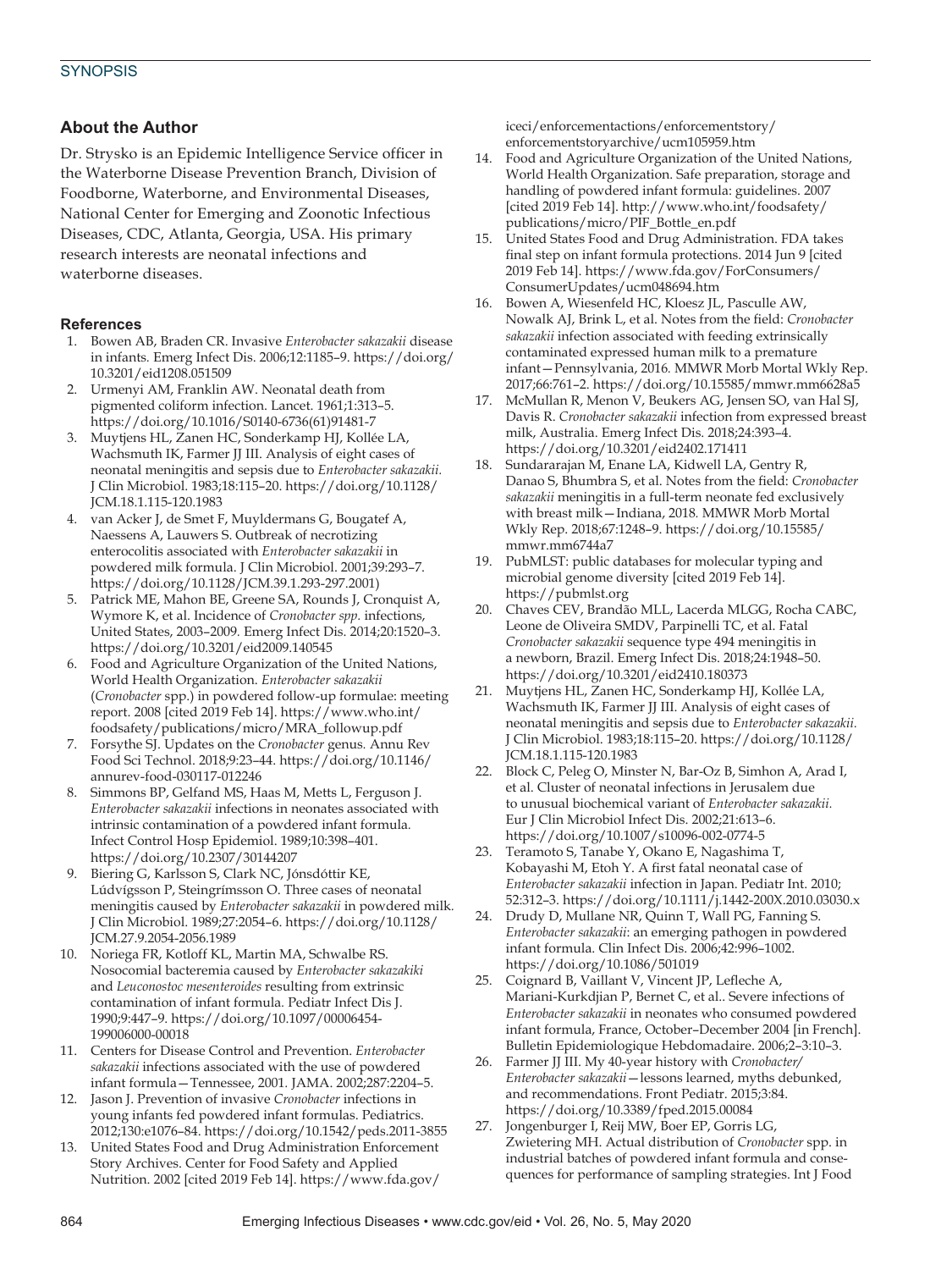Microbiol. 2011;151:62–9. https://doi.org/10.1016/ j.ijfoodmicro.2011.08.003

- 28. Jaradat ZW, Al Mousa W, Elbetieha A, Al Nabulsi A, Tall BD. *Cronobacter* spp.—opportunistic food-borne pathogens. A review of their virulence and environmentaladaptive traits. J Med Microbiol. 2014;63:1023–37. https://doi.org/10.1099/jmm.0.073742-0
- 29. Jones G, Pardos de la Gandara M, Herrera-Leon L, Herrera-Leon S, Varela Martinez C, Hureaux-Roy R, et al. Outbreak of *Salmonella enterica* serotype Poona in infants linked to persistent *Salmonella* contamination in an infant formula manufacturing facility, France, August 2018 to February 2019. Euro Surveill. 2019;24. https://doi.org/10.2807/1560-7917.ES.2019.24.13.1900161
- 30. Rodriguez-Urrego J, Herrera-Leon S, Echeita-Sarriondia A, Soler P, Simon F, Mateo S; Investigation team. Nationwide outbreak of *Salmonella* serotype Kedougou associated with infant formula, Spain, 2008. Euro Surveill. 2010;15:19582.
- 31. Earnest GS, Reed LD, Conover D, Estill C, Gjessing C, Gressel M, et al.; Centers for Disease Control and Prevention. Engineering and public health at CDC. MMWR Suppl. 2006;55:10–3.
- 32. Appleton J, Laws R, Russell CG, Fowler C, Campbell KJ, Denney-Wilson E. Infant formula feeding practices and the role of advice and support: an exploratory qualitative study. BMC Pediatr. 2018;18:12. https://doi.org/10.1186/ s12887-017-0977-7
- 33. Losio MN, Pavoni E, Finazzi G, Agostoni C, Daminelli P, Dalzini E, et al. Preparation of powdered infant formula: could product's safety be improved? J Pediatr Gastroenterol Nutr. 2018;67:543–6. https://doi.org/10.1097/ MPG.0000000000002100
- 34. Iversen C, Mullane N, McCardell B, Tall BD, Lehner A, Fanning S, et al. *Cronobacter* gen. nov., a new genus to accommodate the biogroups of *Enterobacter sakazakii*, and proposal of *Cronobacter sakazakii* gen. nov., comb. nov., *Cronobacter malonaticus* sp. nov., *Cronobacter turicensis* sp. nov., *Cronobacter muytjensii* sp. nov., *Cronobacter dublinensis*  sp. nov., *Cronobacter* genomospecies 1, and of three subspecies, *Cronobacter dublinensis* subsp*. dublinensis* subsp. nov., *Cronobacter dublinensis* subsp. *lausannensis* subsp. nov. and *Cronobacter dublinensis* subsp. *lactaridi* subsp. nov. Int J Syst Evol Microbiol. 2008;58:1442–7. https://doi.org/ 10.1099/ijs.0.65577-0
- 35. Alsonosi A, Hariri S, Kajsík M, Oriešková M, Hanulík V, Röderová M, et al. The speciation and genotyping of *Cronobacter* isolates from hospitalised patients. Eur J Clin Microbiol Infect Dis. 2015;34:1979–88. https://doi.org/ 10.1007/s10096-015-2440-8

Address for correspondence: Jennifer R. Cope, Centers for Disease Control and Prevention, 1600 Clifton Rd NE, Mailstop C09, Atlanta, GA 30329-4027, USA; email: cronobacter@cdc.gov

Discover the world... Travel Health

# www.cdc.gov/travel

Visit the CDC Travelers' Health website for up-to-date information on global disease activity and international travel health recommendations.

Department of Health and Human Services · Centers for Disease Control and Prevention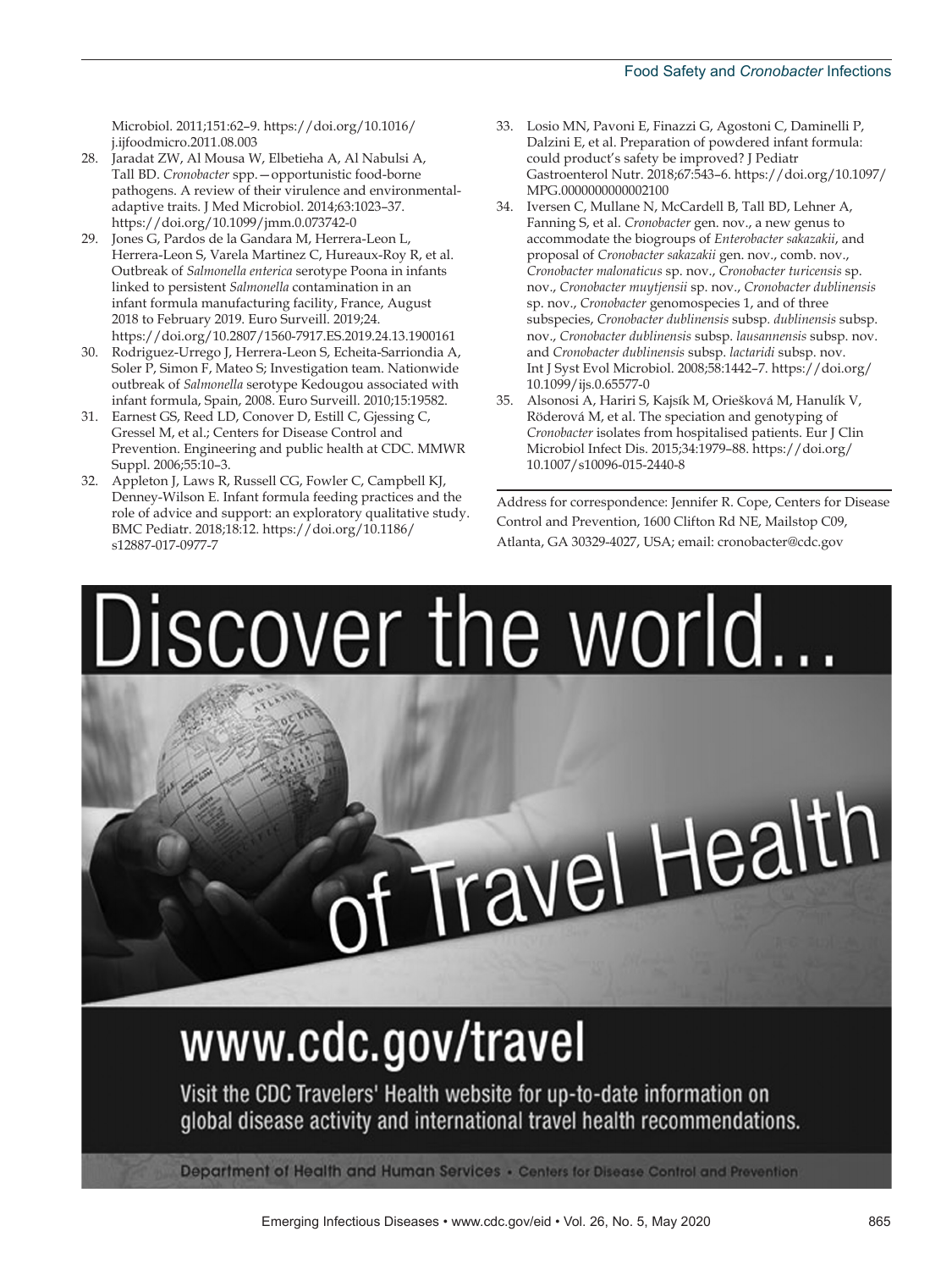Article DOI:<https://doi.org/10.3201/eid2605.190858>

## Food Safety and Invasive *Cronobacter* Infections during Early Infancy, 1961–2018

### **Appendix**

#### **References**

- 1. Urmenyi AM, Franklin AW. Neonatal death from pigmented coliform infection. Lancet. 1961;1:313–5. [https://doi.org/10.1016/S0140-6736\(61\)91481-7](https://doi.org/10.1016/S0140-6736(61)91481-7)
- 2. Muytjens HL, Zanen HC, Sonderkamp HJ, Kollée LA, Wachsmuth IK, Farmer JJ III. Analysis of eight cases of neonatal meningitis and sepsis due to *Enterobacter sakazakii*. J Clin Microbiol. 1983;18:115–20. <https://doi.org/10.1128/JCM.18.1.115-120.1983>
- 3. van Acker J, de Smet F, Muyldermans G, Bougatef A, Naessens A, Lauwers S. Outbreak of necrotizing enterocolitis associated with *Enterobacter sakazakii* in powdered milk formula. J Clin Microbiol. 2001;39:293–7. <https://doi.org/10.1128/JCM.39.1.293-297.2001>
- 4. Food and Agriculture Organization of the United Nations / World Health Organization. *Enterobacter sakazakii* (*Cronobacter* spp.) in powdered follow-up formulae: meeting report. 2008 [cited 2019 Feb 14]. https://www.who.int/foodsafety/publications/micro/MRA\_followup.pdf
- 5. Simmons BP, Gelfand MS, Haas M, Metts L, Ferguson J. *Enterobacter sakazakii* infections in neonates associated with intrinsic contamination of a powdered infant formula. Infect Control Hosp Epidemiol. 1989;10:398–401. <https://doi.org/10.2307/30144207>
- 6. Biering G, Karlsson S, Clark NC, Jónsdóttir KE, Lúdvígsson P, Steingrímsson O. Three cases of neonatal meningitis caused by *Enterobacter sakazakii* in powdered milk. J Clin Microbiol. 1989;27:2054–6. <https://doi.org/10.1128/JCM.27.9.2054-2056.1989>
- 7. Noriega FR, Kotloff KL, Martin MA, Schwalbe RS. Nosocomial bacteremia caused by *Enterobacter sakazakiki* and *Leuconostoc mesenteroides* resulting from extrinsic contamination of infant formula. Pediatr Infect Dis J. 1990;9:447–9. <https://doi.org/10.1097/00006454-199006000-00018>
- 8. Centers for Disease Control and Prevention. *Enterobacter sakazakii* infections associated with the use of powdered infant formula—Tennessee, 2001. JAMA. 2002;287:2204–5.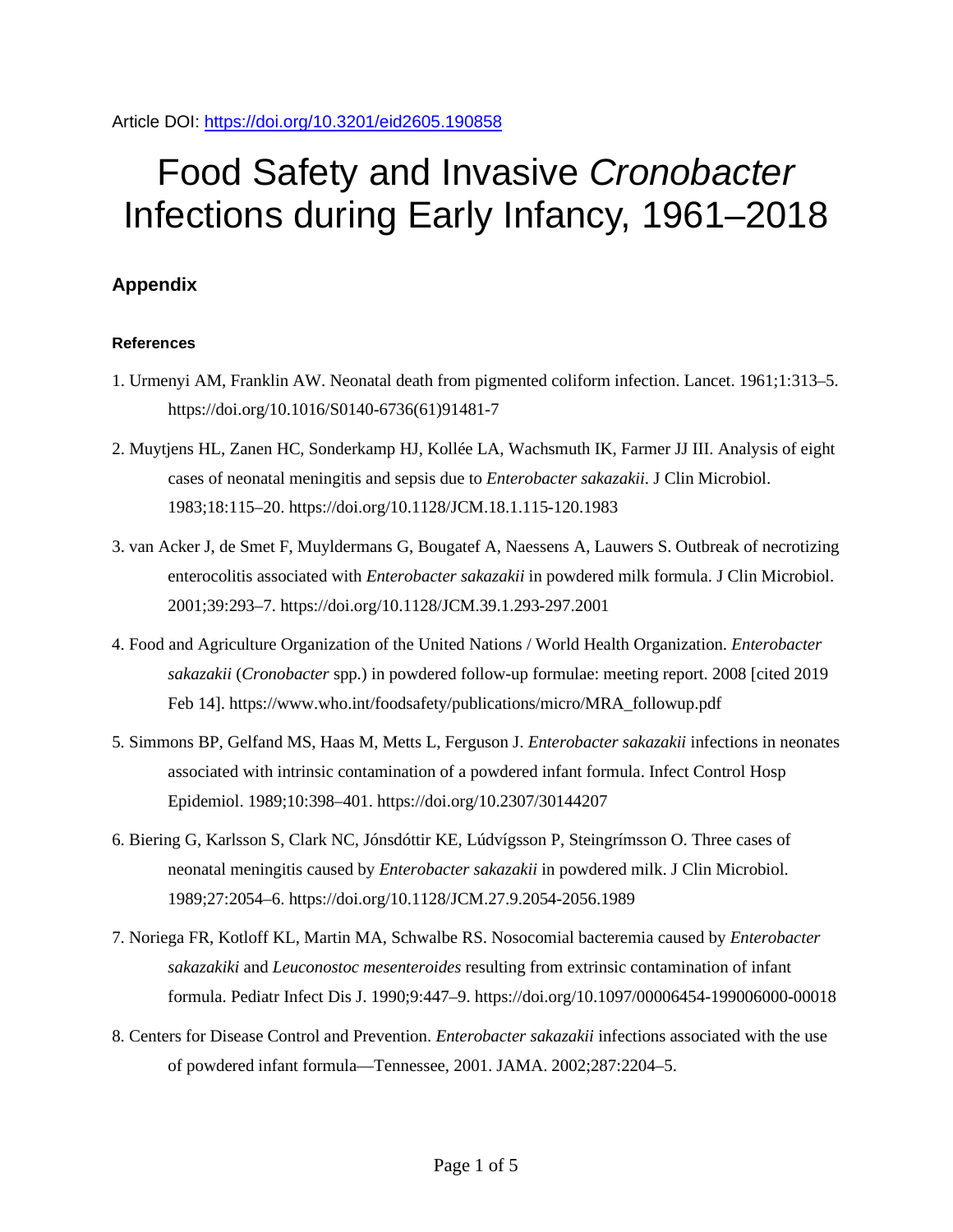- 9. Bowen A, Wiesenfeld HC, Kloesz JL, Pasculle AW, Nowalk AJ, Brink L, et al. Notes from the field: *Cronobacter sakazakii* infection associated with feeding extrinsically contaminated expressed human milk to a premature infant—Pennsylvania, 2016. MMWR Morb Mortal Wkly Rep. 2017;66:761–2. <https://doi.org/10.15585/mmwr.mm6628a5>
- 10. McMullan R, Menon V, Beukers AG, Jensen SO, van Hal SJ, Davis R. *Cronobacter sakazakii* infection from expressed breast milk, Australia. Emerg Infect Dis. 2018;24:393–4. <https://doi.org/10.3201/eid2402.171411>
- 11. Chaves CEV, Brandão MLL, Lacerda MLGG, Rocha CABC, Leone de Oliveira SMDV, Parpinelli TC, et al. Fatal *Cronobacter sakazakii* sequence type 494 meningitis in a newborn, Brazil. Emerg Infect Dis. 2018;24:1948–50. <https://doi.org/10.3201/eid2410.180373>
- 12. Block C, Peleg O, Minster N, Bar-Oz B, Simhon A, Arad I, et al. Cluster of neonatal infections in Jerusalem due to unusual biochemical variant of *Enterobacter sakazakii*. Eur J Clin Microbiol Infect Dis. 2002;21:613–6. <https://doi.org/10.1007/s10096-002-0774-5>
- 13. Teramoto S, Tanabe Y, Okano E, Nagashima T, Kobayashi M, Etoh Y. A first fatal neonatal case of *Enterobacter sakazakii* infection in Japan. Pediatr Int. 2010;52:312–3. <https://doi.org/10.1111/j.1442-200X.2010.03030.x>
- 14. Drudy D, Mullane NR, Quinn T, Wall PG, Fanning S. *Enterobacter sakazakii*: an emerging pathogen in powdered infant formula. Clin Infect Dis. 2006;42:996–1002. <https://doi.org/10.1086/501019>
- 15. Coignard B, Vaillant V, Vincent JP, Lefleche A, Mariani-Kurkdjian P, Bernet C, et al.. Severe infections of *Enterobacter sakazakii* in neonates who consumed powdered infant formula, France, October–December 2004 [in French]. Bulletin Epidemiologique Hebdomadaire. 2006;2–3:10–3.
- 16. Asato VC, Vilches VE, Pineda MG, Casanueva E, Cane A, Moroni MP, et al. First clinical isolates of *Cronobacter* spp. (*Enterobacter sakazakii*) in Argentina: characterization and subtyping by pulsed-field gel electrophoresis. Rev Argent Microbiol. 2013;45:160–4. [https://doi.org/10.1016/S0325-7541\(13\)70018-X](https://doi.org/10.1016/S0325-7541(13)70018-X)
- 17. Santos M, Pessoa da Silva CL, Sampaio J, Marangoni DV, Pinto M, Moreira BM. Infection and control of *Enterobacter sakazakii* sepsis outbreak in four hospitals in Rio di Janiero, Brazil. Infect Control Hosp Epidemiol. 2000;21:140.
- 18. Barriera ER, Costa de Souza D, de Freitas Gois P, Fernandes JC. *Enterobacter sakazakii* in a newborn: case report. [in Portuguese]. Pediatria. 2003;25:65–70.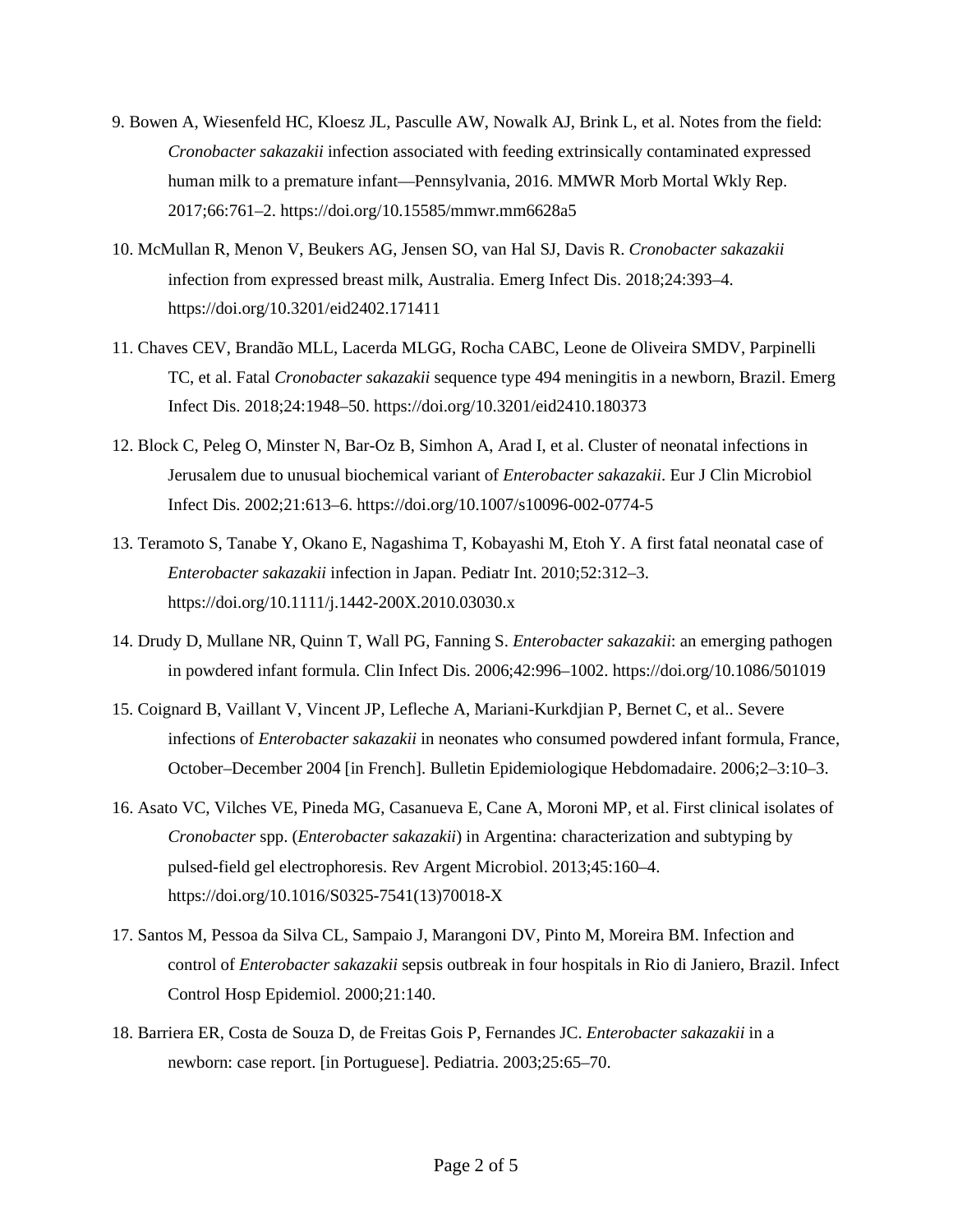- 19. Estrela GT, Silveira TH, De Campos FR, Pedigone MAMC, Brunherotti MAA, Pires RH. Microorganisms isolated in newborns in the specialized hospital assistance. Pediatr Pulmonol. 2016;51(Supplement 42):S53.
- 20. Pagotto FJ, Farber JM. *Cronobacter* spp. (*Enterobacter sakazakii*): advice, policy and research in Canada. Int J Food Microbiol. 2009;136:238–45. <https://doi.org/10.1016/j.ijfoodmicro.2009.05.010>
- 21. Ouchenir L, Renaud C, Khan S, Bitnun A, Boisvert AA, McDonald J, et al. The epidemiology, management, and outcomes of bacterial meningitis in infants. Pediatrics. 2017;140:e20170476. <https://doi.org/10.1542/peds.2017-0476>
- 22. Peebles ER, VanHooren TA, Gunz AC, Salvadori MI. Case 4: poor feeding and lethargy in a 32-dayold infant. Pediatr Rev. 2018;39:95. <https://doi.org/10.1542/pir.2016-0159>
- 23. Cui JH, Yu B, Xiang Y, Zhang Z, Zhang T, Zeng YC, et al. Two cases of multi-antibiotic resistant *Cronobacter* spp. infections of infants in china. Biomed Environ Sci. 2017;30:601–5.
- 24. Zeng H, Lei T, He W, Zhang J, Liang B, Li C, et al. Novel multidrug-resistant *Cronobacter sakazakii* causing meningitis in neonate, China, 2015. Emerg Infect Dis. 2018;24:2121–4. <https://doi.org/10.3201/eid2411.180718>
- 25. Joker RN, Norholm T, Siboni KE. A case of neonatal meningitis caused by a yellow enterobacter. Dan Med Bull. 1965;12:128–30.
- 26. Caubilla-Barron J, Hurrell E, Townsend S, Cheetham P, Loc-Carrillo C, Fayet O, et al. Genotypic and phenotypic analysis of *Enterobacter sakazakii* strains from an outbreak resulting in fatalities in a neonatal intensive care unit in France. J Clin Microbiol. 2007;45:3979–85. <https://doi.org/10.1128/JCM.01075-07>
- 27. Ries M, Harms D, Scharf J. Multiple cerebral infarctions in a premature baby with meningitis due to *Enterobacter sakazakii* leading to multicystic encephalomalacia [in German]. Klin Padiatr. 1994;206:184–6. <https://doi.org/10.1055/s-2008-1046601>
- 28. Arseni A, Malamou-Ladas E, Koutsia C, Xanthou M, Trikka E. Outbreak of colonization of neonates with *Enterobacter sakazakii*. J Hosp Infect. 1987;9:143–50. [https://doi.org/10.1016/0195-](https://doi.org/10.1016/0195-6701(87)90052-1) [6701\(87\)90052-1](https://doi.org/10.1016/0195-6701(87)90052-1)
- 29. Ray P, Das A, Gautam V, Jain N, Narang A, Sharma M. *Enterobacter sakazakii* in infants: novel phenomenon in India. Indian J Med Microbiol. 2007;25:408–10. [https://doi.org/10.4103/0255-](https://doi.org/10.4103/0255-0857.37351) [0857.37351](https://doi.org/10.4103/0255-0857.37351)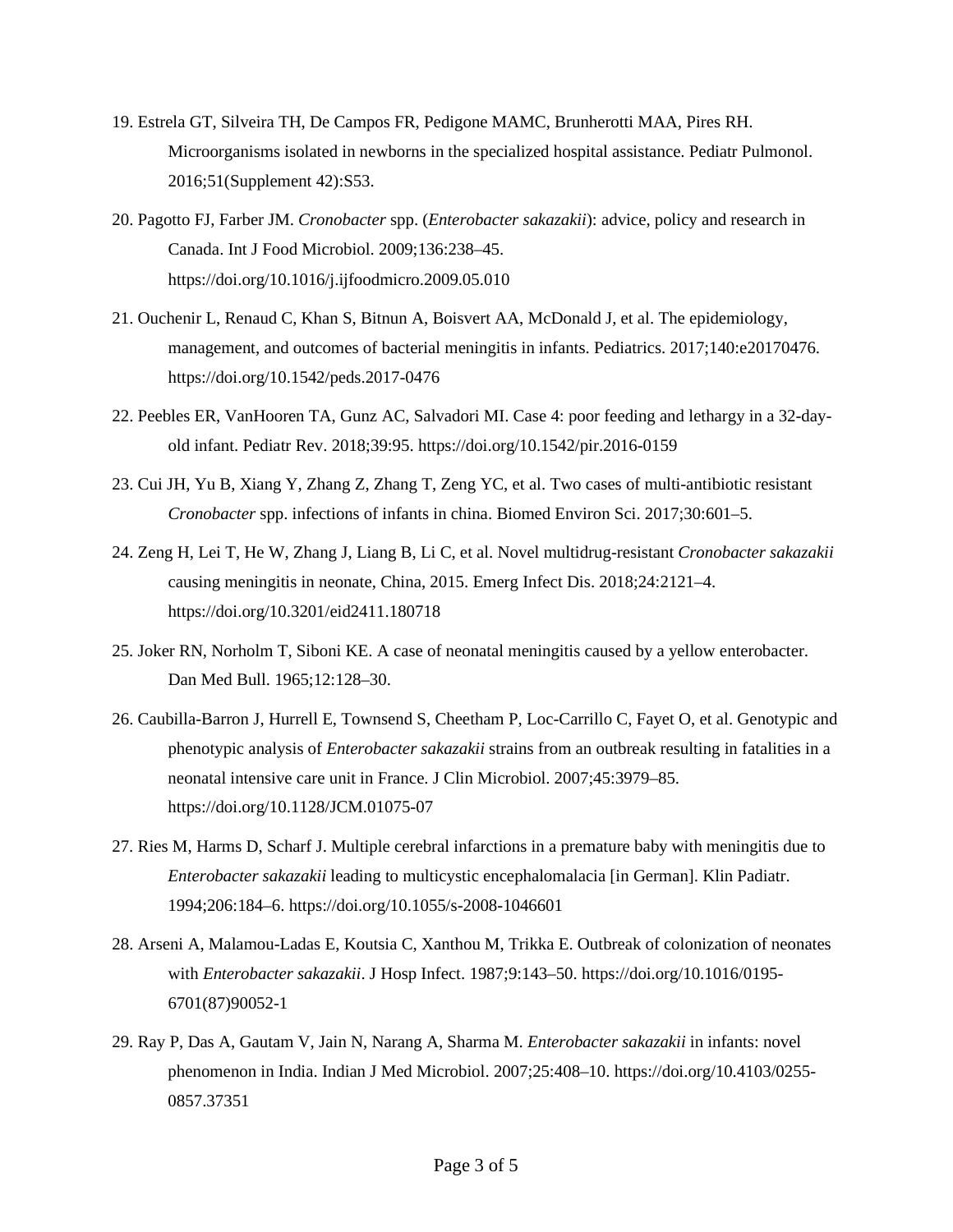- 30. Piper JD, Mwarumba S, Ngari M, Mvera B, Morpeth S, Berkley JA. Invasive *Cronobacter* species infection in infants and children admitted to a rural Kenyan hospital with a high prevalence of malnutrition. Paediatr Int Child Health. 2018;38:198–202. <https://doi.org/10.1080/20469047.2018.1446485>
- 31. New Zealand Ministry of Health. Inquiry into actions of sector agencies in relation to contamination of infant formula with *Enterobacter sakazakii*. 2005 March [cited 2019 Feb 14]. http://www.moh.govt.nz/notebook/nbbooks.nsf/0/0a9db19cd852af71cc256fdb000e3d61/\$FILE/e nterobactersakazakii-report.pdf.
- 32. Lecour H, Seara A, Cordeiro J, Miranda M. Treatment of childhood bacterial meningitis. Infection. 1989;17:343–6. <https://doi.org/10.1007/BF01650726>
- 33. Marinescu AR, Crisan A, Lăzureanu V, Musta V, Nicolescu N, Laza R. *Cronobacter sakazakii* sepsis in varicella patient. Presented at: BMC Infectious Diseases Conference: 12th Scientific Days of the National Institute for Infectious Diseases "Prof Dr Matei Bals" and the 12th National Infectious Diseases Conference, Bucharest, Romania; November 23–25, 2016.
- 34. Aguirre Conde A, Pérez Legorburu A, Echániz Urcelay I, Hernando Zárate Z, Arrate Zugazabeitia JK. Neonatal sepsis due to *Enterobacter sakazakii* [in Spanish]. An Pediatr (Barc). 2007;66:196–7. [https://doi.org/10.1016/S1695-4033\(07\)70336-3](https://doi.org/10.1016/S1695-4033(07)70336-3)
- 35. PubMLST. Isolate z3032 (id:77) 2010 Jan 13 [cited 2019 Feb 14] https://pubmlst.org/bigsdb?page=info&db=pubmlst\_cronobacter\_isolates&id=77
- 36. Monroe PW, Tift WL. Bacteremia associated with *Enterobacter sakazakii* (yellow, pigmented *Enterobacter* cloacae). J Clin Microbiol. 1979;10:850–1. [https://doi.org/10.1128/JCM.10.6.850-](https://doi.org/10.1128/JCM.10.6.850-851.1979) [851.1979](https://doi.org/10.1128/JCM.10.6.850-851.1979)
- 37. PubMLST. Isolate FSL F6–049 (id:380). 2012 Jul 4 [cited 2019 Feb 19]. https://pubmlst.org/bigsdb?page=info&db=pubmlst\_cronobacter\_isolates&id=380
- 38. Adamson DH, Rogers JR. *Enterobacter sakazakii* meningitis with sepsis. Clin Microbiol Newsl. 1981;3:19–20. [https://doi.org/10.1016/S0196-4399\(81\)80039-6](https://doi.org/10.1016/S0196-4399(81)80039-6)
- 39. PubMLST. Isolate 1218 (id:1115). 2015 Feb 20 [cited 2019 Feb 14]. https://pubmlst.org/bigsdb?page=info&db=pubmlst\_cronobacter\_isolates&id=1115
- 40. Gallagher PG, Ball WS. Cerebral infarctions due to CNS infection with *Enterobacter sakazakii*. Pediatr Radiol. 1991;21:135–6. <https://doi.org/10.1007/BF02015629>